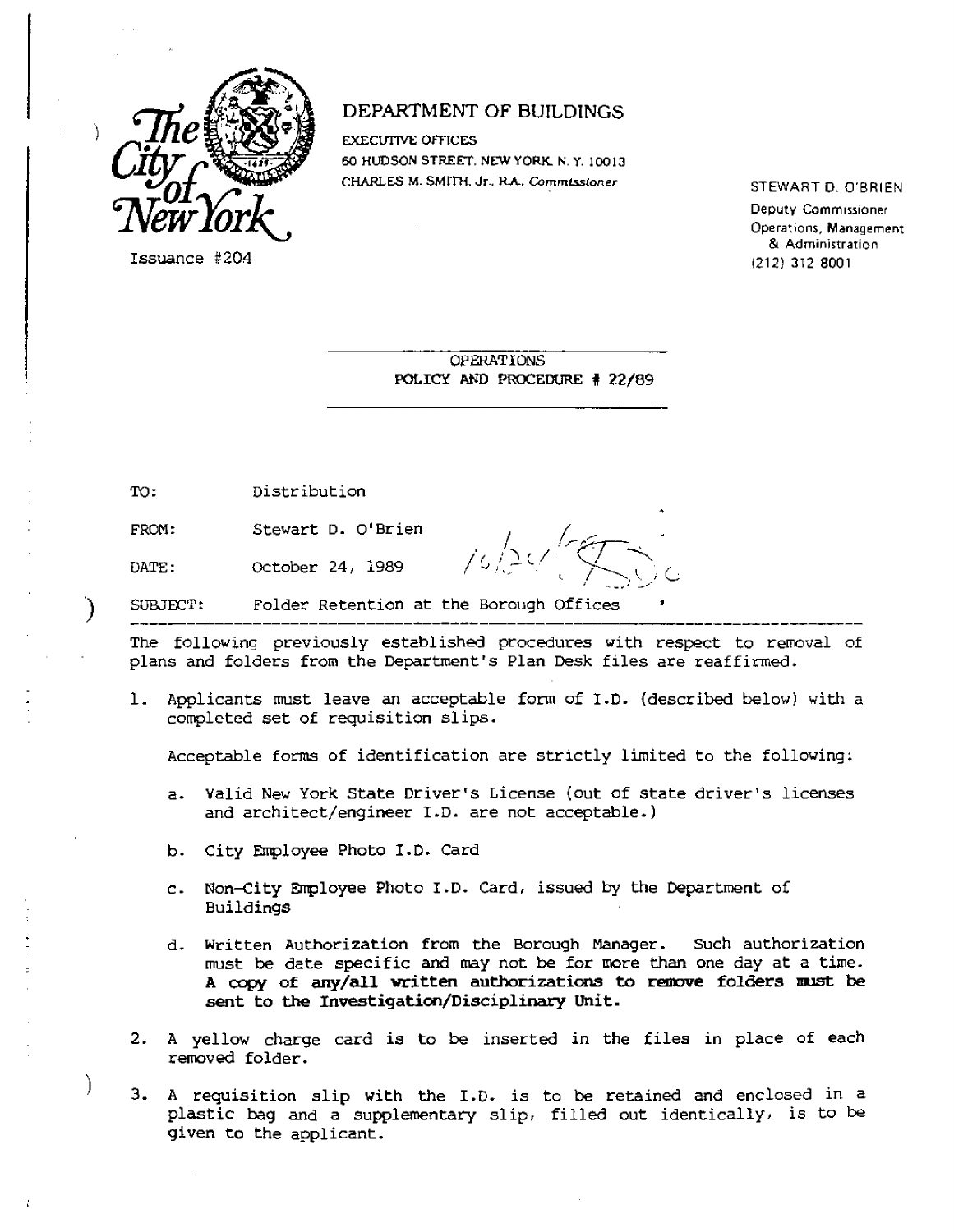- 4. A maximum of five folders may be removed by the same person. The I.D. must be retained until the last folder is returned.
- 5. When a folder is returned, the applicant's requisition slip is compared to the slip and I.D. in the bag. If the information is identical, the requisition slip is then stamped with a special Department of Buildings stamp.
- 6. At 4:30 p.m. all unclaimed I.D.'s are to be taken by the supervisor of the **Plans Desk to the Borough Manager's Office.**
- **7. The Borough Manager may hold unclaimed I.D. until Friday of** the work week in which they were originally submitted. If the applicant returns the folder within **the work** week it **was** originally **checked out, he or** she must **go to the Borough** Manager to obtain the return of the I.D. Before returning the I.D. to the applicant, the Borough Manager shall have him/her sign the attached Statement of Accountability and Acknowledgement of DOB Plan Desk Charge Out Policy. (See Attachment 1 - Form OP-7.)
- **8. AU unclaimed I.D. for the work week, including I.D. left on Friday, must be** delivered **to the Investigation/Disciplinary Unit by noon Monday.**  Applicants will-then be required to appear at the I.D.U., 11 Park Place, 2nd Floor, New York, N.Y. 10007 to claim the I.D. before folder check out privileges are restored.

A sign is to be posted, in clear view, at the Plan Desk indicating the forms of acceptable identification and DOB charge out policy (see Attachment 2).

The Department of Buildings will provide a Non-Employee I.D. Card, upon payment of a processing- fee of \$10.00, to anyone with valid identification who requests it (i.e., architects, engineers and expeditors, etc.). These cards will reflect "Non-Employee" status and will be marked with a large F (for folders only). These cards do not permit access to any areas in the Department not currently accessible to the general public.

To obtain a Non-Employee I.D. Card, the individual must make an appointment by telephoning **Ms.** Ruth Badillo in the Personnel Division at (212) 312-8024.

Attachments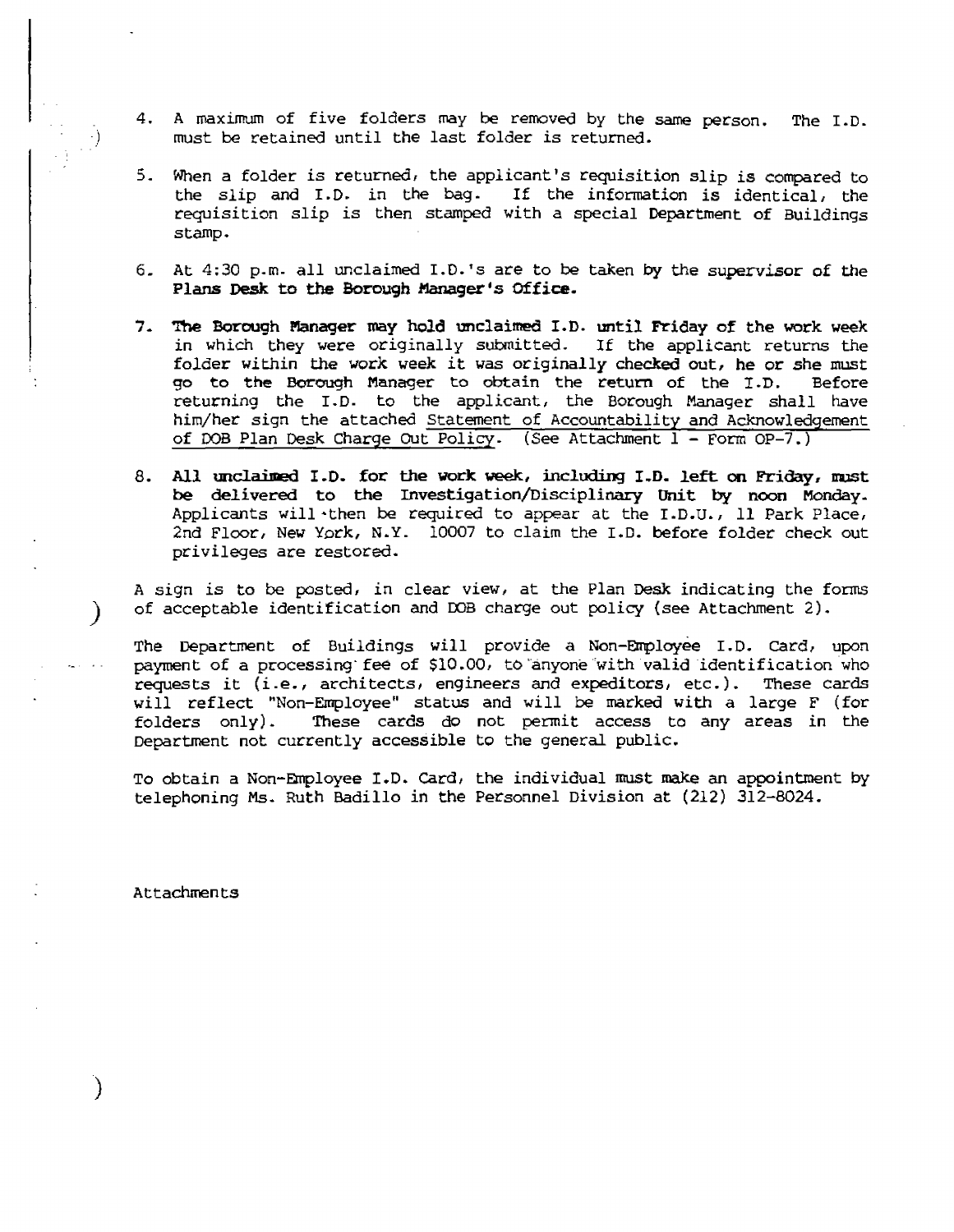ATTACHMENT 1



DEPARTMENT OF BUILDINGS

EXECUTIVE OFFICES 60 HUDSON STREET. NEW YORK, N. Y. 10013 CHARLES M. SMITH. Jr., R.A., Commissioner 312-8100

## STATEMENT OF ACCOUNTABILITY **AND ACKNOWLEDGEMENT OF DOB PLAN DESK CHARGE OUT POLICY**

- 1. A maximum of five folders may be checked out.
- 2. Acceptable ID must be surrendered at the time of check out. The ID will be retained by the Plan Desk until all folders are returned.
- **3. All folders must be returned by 4:30 p.m. on the day they are checked out. Folders may not be retained overnight.**

I have read and agree to observe the conditions noted above with respect to folder charge out. I acknowledge that I did not return folder/plan

Appl. # on as required. I am aware

Date<sup>1</sup>

that failure' to c suspension/withdrawal of charge out privileges at the Plan Desk. with DOB procedures may result in the

Signed:

Applicant Date

Print Applicant Name

Witness:

医异体性黄疸 医血管 医前缀的

ś

Borough Manager Date

### **Distribution:**

Original - I.D.U. Copy - Applicant Copy - Borough Files